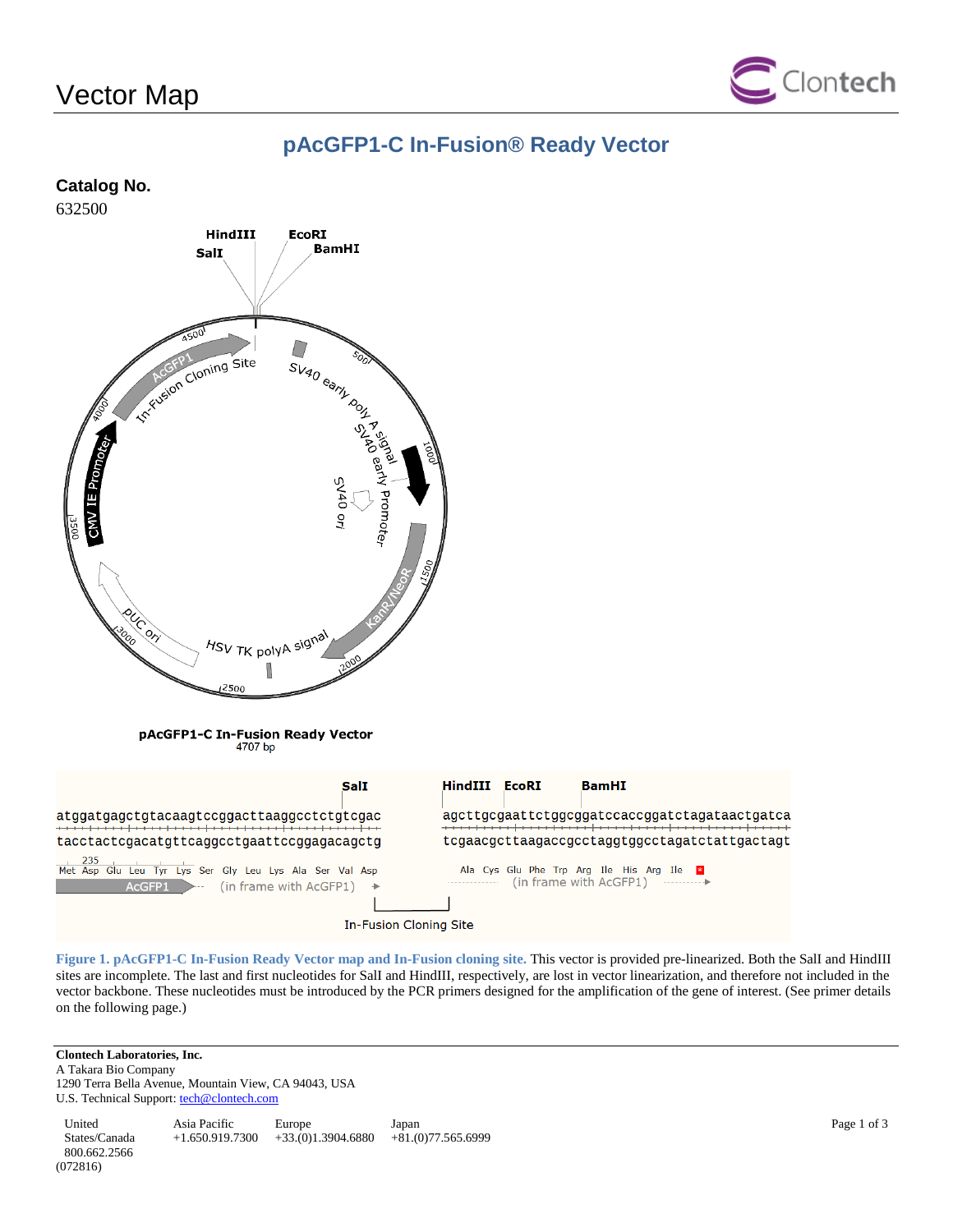# **Vector Map** Cat. No. 632500 pAcGFP1-C In-Fusion® Ready Vector

### **Description**

This linearized vector allows direct cloning of PCR products without any need for restriction digest when used in conjunction with In-Fusion HD Cloning Plus. This is accomplished by the use of specific 15-nucleotide sequences within the sense and antisense amplification primers. These sequences overlap with the cut vector ends created by initial digestion with SalI and HindIII. The primers used to amplify In-Fusion Ready PCR products require the following 15 nucleotides on their 5' ends:

| Sense primer:     | 5' - AAGGCCTCTGTCGAC - target sequence - 3' |  |
|-------------------|---------------------------------------------|--|
| Antisense primer: | 5' - AGAATTCGCAAGCTT - target sequence - 3' |  |

If the gene of interest is added in-frame immediately after the 15 nucleotides shown above, the gene's sequence will automatically be in frame with the AcGFP1 sequence upstream, and therefore be expressed as a fusion protein to the C terminus of AcGFP1.

### **Location of Features: pAcGFP1-C In-Fusion Ready Vector**

- Human cytomegalovirus (CMV) immediate early promoter: 3360–3948 Enhancer region: 3418–3824; TATA box: 3913–3919 Transcription start point: 3942 CØG mutation to remove Sac I site: 3928
- *Aequorea coerulescens* green fluorescent protein (AcGFP1) gene Kozak consensus translation initiation site: 3965–3975 Start codon (ATG): 3972–3974; last codon: 4686–4688 Stop codons after In-Fusion Cloning site: 32–34; 36–38; 40–42
- SV40 early mRNA polyadenylation signal Polyadenylation signals: 178–183 & 207–212; mRNA 3' ends: 216 & 212
- SV40 origin of replication: 1071–1206
- SV40 early promoter: 904–1172
- Kan<sup>R</sup>/Neo<sup>R</sup> (kanamycin/neomycin resistance gene): Neomycin phosphotransferase coding sequences: Start codon (ATG): 1255–1257; stop codon: 2047-2049 GØA mutation to remove Pst I site: 1437 CØA Arg to Ser mutation to remove BssH II site: 1783
- ori (high-copy-number ColE1/pMB1/pBR322/pUC origin of replication): 2634–3277

### **NOTES:**

The GenBank file provided for this vector does not show the overhangs of the cloning site. Complementary bases fill in the gaps of the sequence file, though they are not present in the actual linearized vector.

The attached sequence file has been compiled from information in the sequence databases, published literature, and other sources, together with partial sequences obtained by Clontech Laboratories, Inc. This vector has not been completely sequenced.